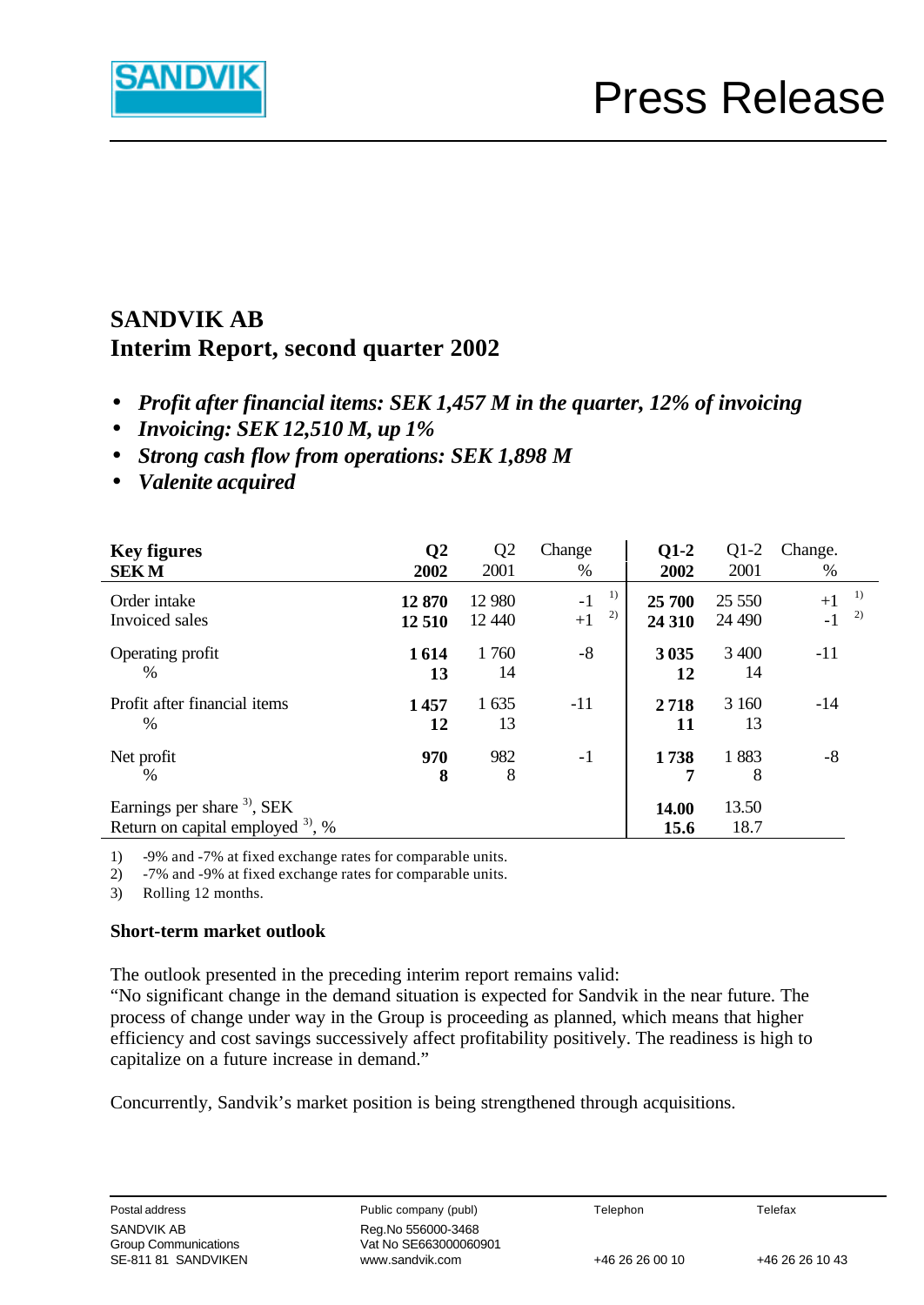# **Second quarter 2002**

# **Sales (see appendix 2)**



**Order intake** in the second quarter amounted to SEK 12,870 M (12,980), a decline of 1% in total compared with the year-earlier period, and 9% at fixed exchange rates for comparable units. Changes in currency rates affected order intake negatively by 2%. All business areas reported lower order intake compared with the corresponding quarter in the preceding year.

|                     |                     |               | Change*       |
|---------------------|---------------------|---------------|---------------|
|                     | <b>Order intake</b> | <b>Share</b>  | Q2 2001       |
| <b>Market</b> area  | <b>SEKM</b>         | $\frac{6}{9}$ | $\frac{0}{0}$ |
| EU                  | 5 1 6 8             | 40            | -8            |
| Rest of Europe      | 1 0 0 9             | 8             | -4            |
| <b>Europe total</b> | 6 177               | 48            | -7            |
| <b>NAFTA</b>        | 2763                | 21            | -7            |
| South America       | 553                 | 5             | $-19$         |
| Africa/Middle East  | 652                 | 5             | $-12$         |
| Asia/Australia      | 2725                | 21            | -6            |
| <b>Total</b>        | 12870               | <b>100</b>    | -9            |

#### **Order intake – Development by market area second quarter 2002**

\* at fixed exchange rates for comparable units.

Compared with the first quarter of 2002, order intake declined by 2% at fixed exchange rates for comparable units. Demand fell within the EU for all business areas. In NAFTA, order intake declined, although the development varied among the business areas. The trend was continued positive in Asia/Australia and Rest of Europe. Order intake in the Sandvik Tooling business area rose somewhat compared with the first quarter and it was unchanged for Sandvik Mining and Construction. Sandvik Specialty Steels posted a decline in order intake, mainly within the EU and South America.

The activity in the general engineering industry remained weak in the EU but stabilized in NAFTA. Demand in the commercial aerospace industry declined further. Order intake from the electronics industry planed out at a relatively low level. Demand from the mining industry remained favorable, but with lower activity within coal mining. The market for products to the construction and offshore industries was favorable.

**Invoicing** in the second quarter amounted to SEK 12,510 M (12,440), an increase of 1% in total but a decline of 7% at fixed exchange rates for comparable units. Lower currency rates affected invoicing negatively by 2% in the quarter. Invoicing was unchanged for Sandvik Mining and Construction, while it declined for Sandvik Tooling and Sandvik Specialty Steels compared with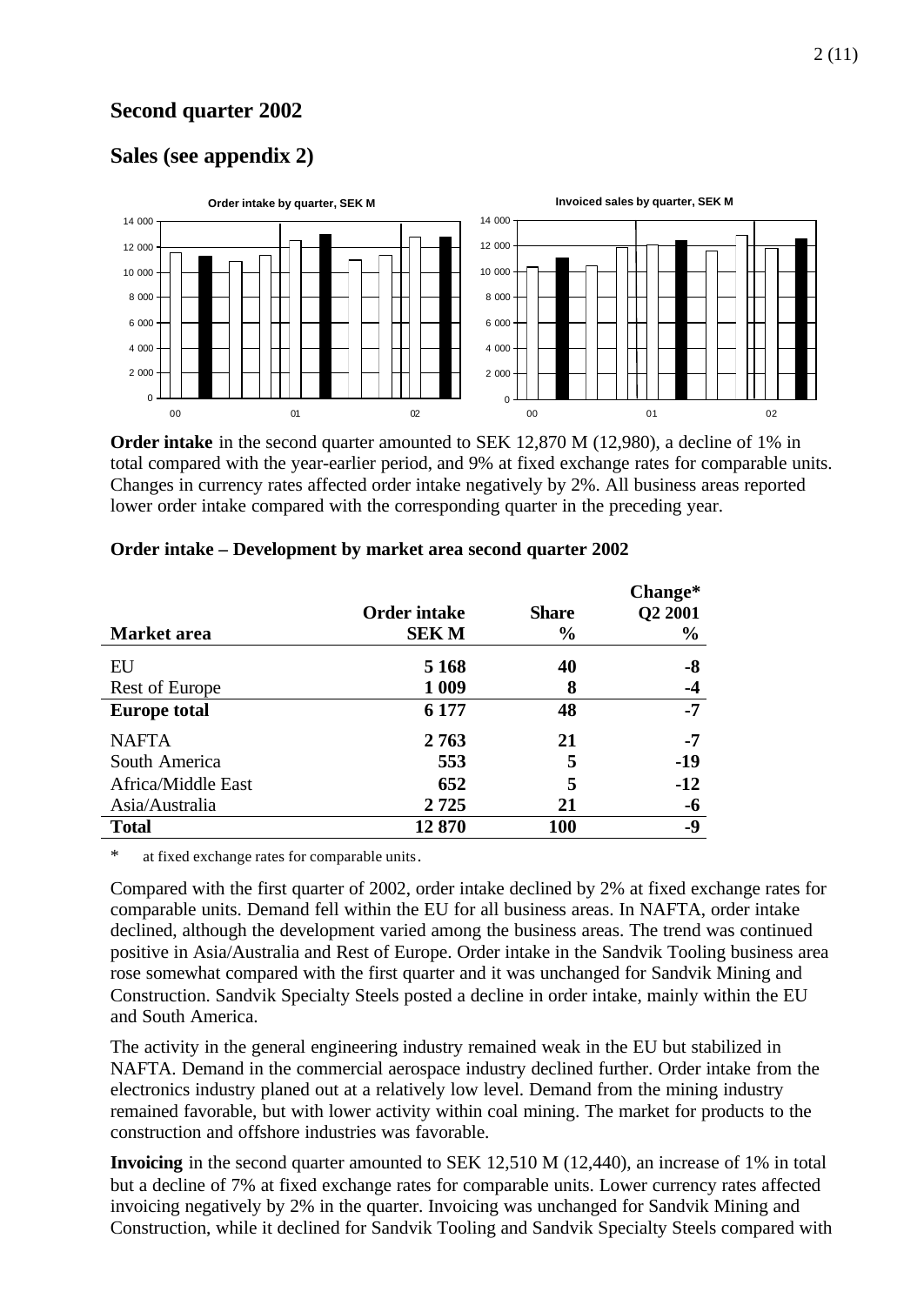the corresponding quarter a year earlier. Invoicing declined in all market areas except Africa/Middle East and in China. Compared with the first quarter 2002, invoicing increased by 3% at fixed exchange rates for comparable units.

Major acquisitions, Sandvik Rock Processing and Walter, increased order intake and invoicing by 10% compared with the preceding year.





Operating profit in the second quarter amounted to SEK 1,614 M (1,760), 13% of invoicing. This was a decline of 8% compared with the preceding year. Changes in currency rates had a positive effect of SEK 60 M. The new accounting principle for capitalizing certain development costs affected earnings positively by about SEK 40 M.

Operating profit rose by 14% compared with the preceding quarter and all business areas developed positively. Sandvik Mining and Construction's earnings were the highest since the business area was formed.

Net financial expense was SEK 157 M (expense: 125). The increase was due to a higher level of debt. Profit after net financial items declined by 11% compared with a year earlier to SEK 1,457 M, 12% of invoicing. Nevertheless, this was an increase of 16% compared with the first quarter. The tax rate during the quarter was 30% after a tax liability of SEK 120 M expired. Net profit amounted to SEK 970 M (982). Earnings per share were SEK 3.90 (3.80) in the quarter and SEK 14.00 in the most recent 12 months (SEK 14.40 for full-year 2001).

Cash flow from operations amounted to SEK 1,898 M, an increase of SEK 609 M compared with the preceding quarter. Working capital declined, which was attributable mainly to lower operating receivables, while inventory volumes were largely unchanged. Investments in fixed assets amounted to SEK 513 M and acquisitions to SEK 11 M in the quarter.

Interest-bearing liabilities and provisions less liquid funds resulted in a net debt of SEK 11,689 M (SEK 10,545 M at 31 March 2002). Liquid funds amounted to SEK 2,113 M (2,018) and loans to SEK 11,670 M (10,440).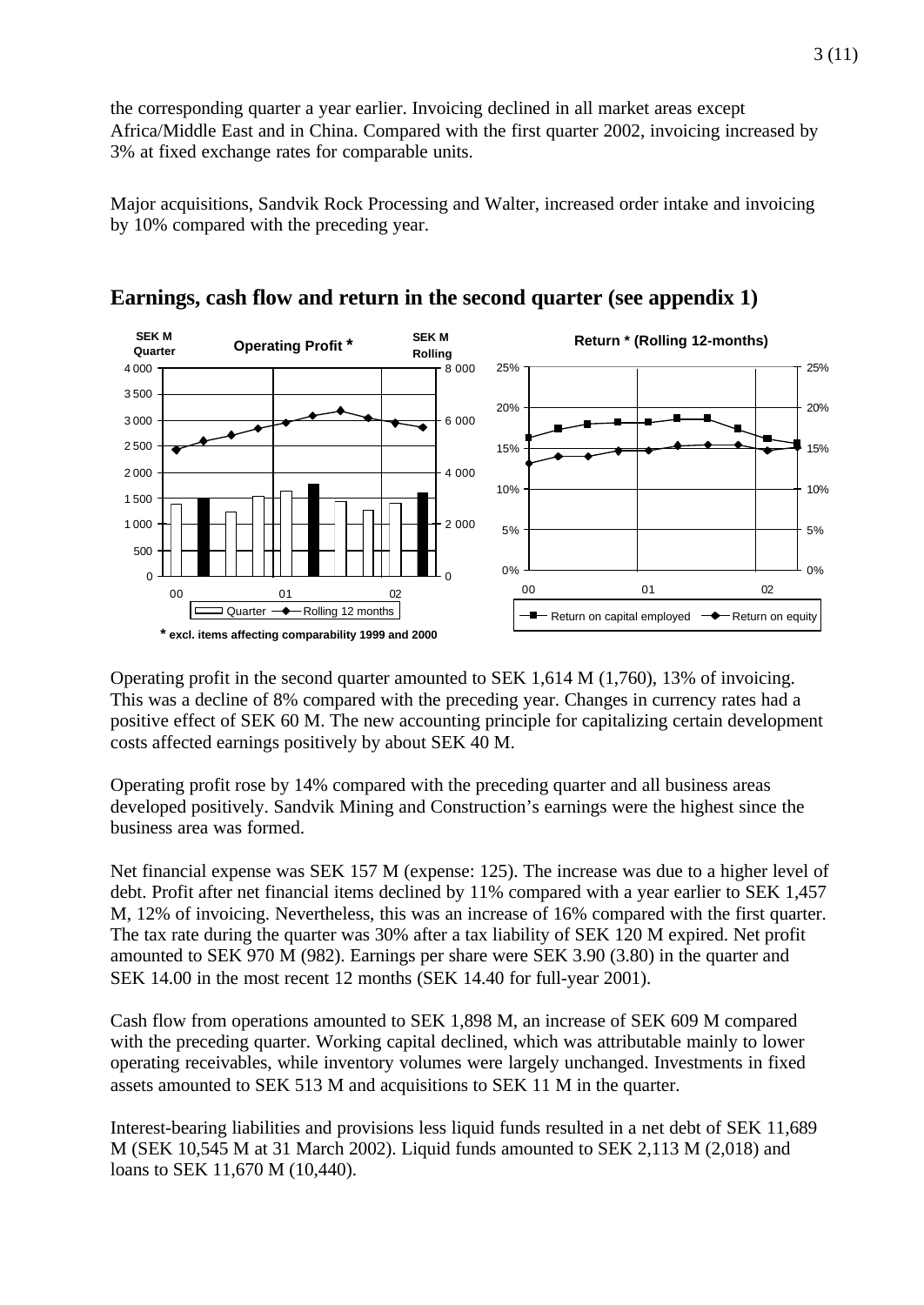The return on capital employed during the most recent 12 months amounted to 15.6% (17.4% for full-year 2001) and the return on equity was 15.2% (15.5). The number of shares outstanding was 250,509,150. Equity per share amounted to SEK 87.00 (95.50) and the equity/assets ratio was 46% (50). Net debt/equity ratio was 0.5 (0.4).

The number of employees amounted to 36,127, (34,848) at the end of the period. For comparable units, the number of employees declined by 320 during the quarter.

|                                       | $Q1-2$  | $Q1-2$  | Full-year |
|---------------------------------------|---------|---------|-----------|
| <b>Key figures</b>                    | 2002    | 2001    | 2001      |
| No. of shares at end of period ('000) | 250 509 | 256 380 | 251 025   |
| Earnings per share, SEK*              | 14.00   | 13.50   | 14.40     |
| After full dilution <sup>**</sup>     | 13.90   | 13.30   | 14.30     |
| Return on capital employed, %         | 15.6    | 18.7    | 17.4      |
| Return on shareholders' equity, %     | 15.2    | 15.4    | 15.5      |
| Net debt/equity ratio                 | 0.5     | 0.4     | 0.4       |

Most recent 12 months divided by average number of outstanding shares, 252,238,000.

Most recent 12 months. After full dilution of outstanding convertible and warrants programs the average number of shares amounts to 257,159,000.

## **Business areas (see appendix 2) – Second quarter 2002**

#### **Sandvik Tooling**

| <b>SEKM</b>                    | $\bf{O}2$<br>2002 | Q2<br>2001         | Change<br>%                      | $Q1-2$<br>2002 | 01-2<br>2001    | Change<br>%               |        |
|--------------------------------|-------------------|--------------------|----------------------------------|----------------|-----------------|---------------------------|--------|
| Order intake<br>Invoiced sales | 4608<br>4537      | 4 2 5 3<br>4 2 9 6 | $\ast$<br>$-5$<br>$-7$<br>$\ast$ | 8882<br>8644   | 8678<br>8 5 5 4 | $\ast$<br>-9<br>$-10^{-}$ | $\ast$ |
| Operating profit<br>%          | 757<br>17         | 892<br>21          | $-15$                            | 1458           | 1 770           | -18                       |        |

at fixed exchange rates for comparable units.

**Sandvik Tooling's** order intake amounted to SEK 4,608 M (4,253), a 5% decline compared with a year earlier at fixed exchange rates for comparable units.

Compared with the first quarter 2002, order intake increased by 1%. The trend remained weak for tools in high-speed steel and for cemented-carbide blanks, but the demand for cementedcarbide tools was stable. Activity remained favorable in Rest of Europe and in Asia/Australia. Order intake in NAFTA stabilized. Demand in the EU, however, continued to decline.

Invoicing amounted to SEK 4,537 M (4,296), which was a decline compared with the preceding year of 7% at fixed exchange rates for comparable units. Compared with the first quarter of 2002, invoicing rose by 2%.

Operating profit in the quarter declined compared with a year earlier by 15% and amounted to SEK 757 M (892), or 17% of invoicing. The decrease in earnings was attributable to lower sales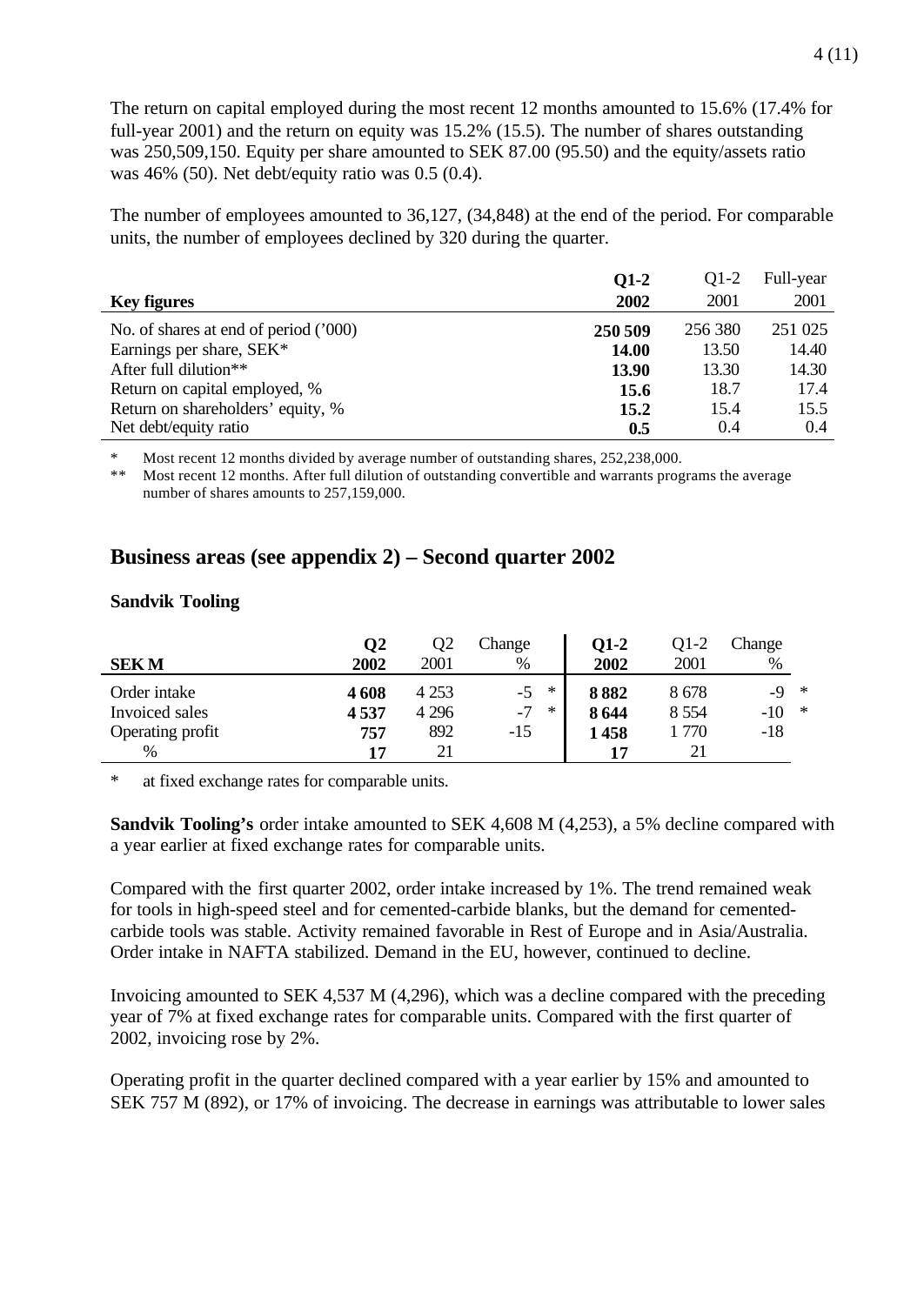and production volumes. The ongoing restructuring program began to show positive effects and, consequently, operating profit rose 8% from the preceding quarter.

The restructuring program announced in November 2001 is proceeding as planned. A concentration of the number of production and logistics units is expected to result in a reduction in the number of employees by about 1,000 persons. The goal is to achieve an annual earnings improvement of slightly more than SEK 500 M from the end of 2002. Consolidation of production units is under way in UK, France, Germany and the US, among other areas. During the quarter, the number of employees was reduced by 360 for comparable units and in total the reduction amounts to about 970 persons since the program was initiated.

Walter was included during the second quarter at the amount of SEK 612 M in order intake and SEK 613 M in sales. The net positive effect on Sandvik Tooling's operating profit was SEK 35 M.

An agreement was reached in June with Milacron Inc. in the US covering the acquisition of the North American tool company Valenite. Approval was received from the anti-trust authorities in the US and Germany in July. When the acquisition is completed, Valenite will be included as a sector within the Sandvik Tooling business area, with retained identity.

#### **Sandvik Mining and Construction**

|                  | $\mathbf{Q}$ | Q2      | Change          | 01-2 | Q1-2    | Change |        |
|------------------|--------------|---------|-----------------|------|---------|--------|--------|
| <b>SEKM</b>      | 2002         | 2001    | $\%$            | 2002 | 2001    | $\%$   |        |
| Order intake     | 3832         | 3 9 23  | $\ast$<br>$-12$ | 7768 | 7 094   |        | $\ast$ |
| Invoiced sales   | 3653         | 3 2 7 0 | ∗               | 7117 | 6 2 5 4 | $-2$   | *      |
| Operating profit | 398          | 351     | 13              | 753  | 666     | 13     |        |
| %                |              |         |                 |      |         |        |        |

at fixed exchange rates for comparable units.

**Sandvik Mining and Construction's** order intake amounted to SEK 3,832 M (3,923), which was a decline of 12% at fixed exchange rates for comparable units. The trend was positive taking into account that the second quarter in 2001 included a project order of SEK 430 M in Asia.

Compared with the first quarter 2002, order intake was unchanged. Demand from the mining industry for base and precious metals in Africa and Australia was favorable, while activity in the coal area, particularly NAFTA, continued to decline. In the civil engineering industry, activity was low in Europe, stable within NAFTA and favorable in Asia/Australia.

Invoicing was unchanged at fixed exchange rates for comparable units compared with the second quarter of 2001 and amounted to SEK 3,653 M (3,270). In comparison with the first quarter of 2002, invoicing rose by 8%.

Operating profit amounted to SEK 398 M (351), or 11% of invoicing, an increase of 13% compared with the preceding year and 12% compared with the first quarter of 2002. The positive earnings trend was due to increased volume, continued reduction of costs and successful integration.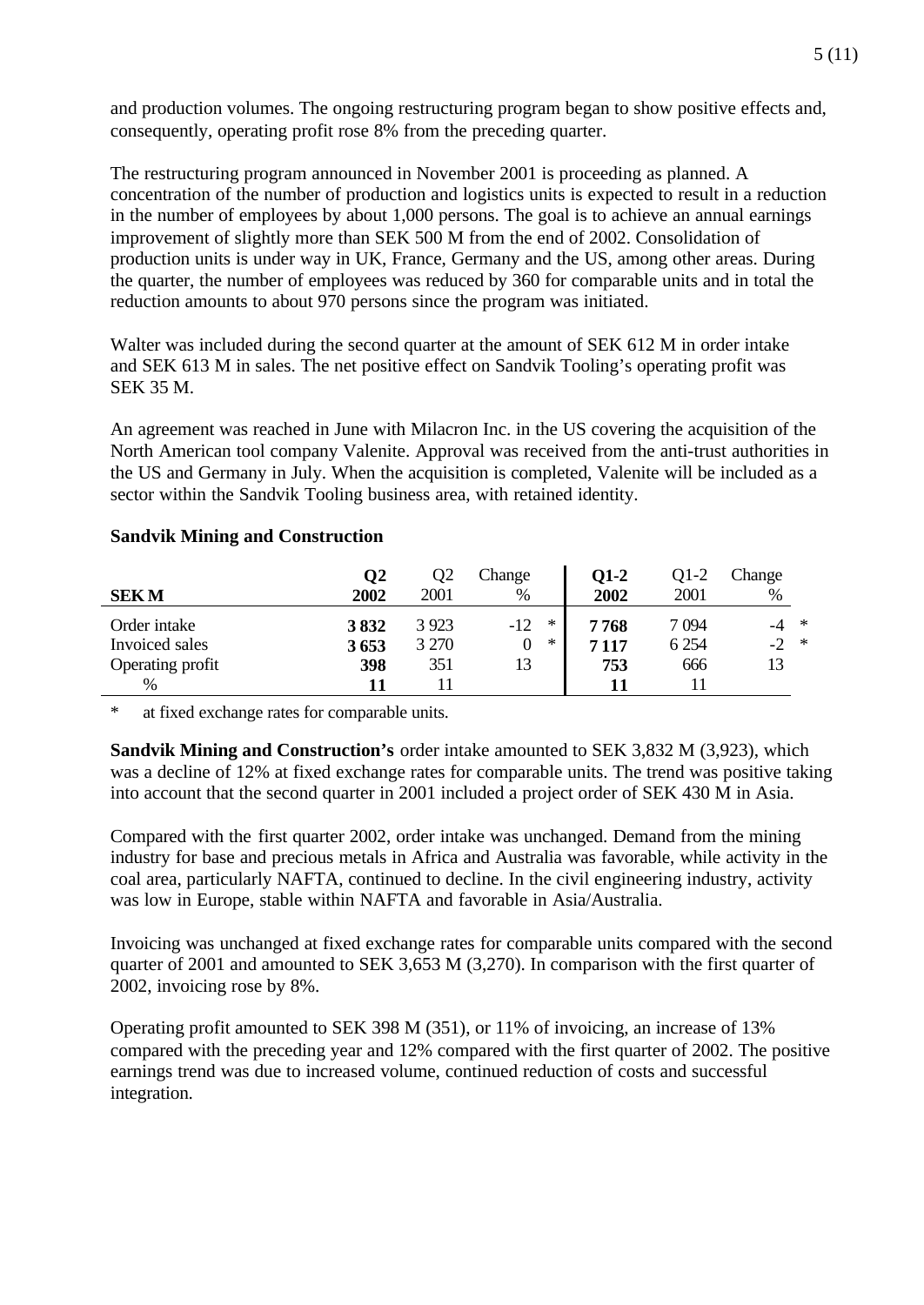#### **Sandvik Specialty Steels**

|                  | $\mathbf{Q}$ | Q2    | Change          | 01-2 | O1-2    | Change |               |
|------------------|--------------|-------|-----------------|------|---------|--------|---------------|
| <b>SEKM</b>      | 2002         | 2001  | $\%$            | 2002 | 2001    | %      |               |
| Order intake     | 3357         | 3 696 | $\ast$<br>$-8$  | 6919 | 7 5 3 8 | $-9$   | $\rightarrow$ |
| Invoiced sales   | 3 2 4 4      | 3 763 | $\ast$<br>$-12$ | 6444 | 7453    |        | $\ast$        |
| Operating profit | 332          | 341   | $-3$            | 610  | 658     | $-1$   |               |
| %                | 10           |       |                 |      |         |        |               |

\* at fixed exchange rates for comparable units.

**Sandvik Specialty Steels'** order intake amounted to SEK 3,357 M (3,696), a decline of 8% compared with a year earlier at fixed exchange rates for comparable units. Compared with the first quarter of 2002, order intake declined by about 5%. Demand in the EU weakened and demand in South America remained low. Order intake in NAFTA stabilized and the increase continued in Asia/Australia. As previously, demand was favorable for products to the offshore and energy industry and a certain increased activity was noted within the electronics industry. In contrast, activity in the consumer-related customer segment and the general engineering industry was weaker.

Invoicing amounted to SEK 3,244 M (3,763), a decline of 12% at fixed exchange rates for comparable units. Compared with the first quarter of 2002, invoicing rose by 2%.

Operating profit amounted to SEK 332 M (341), or 10% of invoiced sales. The decline compared with a year earlier was attributable primarily to lower volumes. However, the trend is positive and earnings increased by 19% compared with the first quarter as a result of a better product mix and lower costs.

## **First six months of 2002**

Order intake during the first six months amounted to SEK 25,700 M (25,550), which was a total increase of 1%, but down 7% at fixed exchange rates for comparable units. Invoiced sales amounted to SEK 24,310 M (24,490), a total decrease of 1% and 9% at fixed exchange rates for comparable units. Acquisitions contributed positively by 8%.

Operating profit for the January-June period amounted to SEK 3,035 M (3,400), which was a decline of 11%. The operating margin amounted to 12% of invoicing. Changes in currency rates affected invoicing favorably by about SEK 210 M. The new accounting principle for capitalizing certain development costs affected earnings positively by about SEK 90 M.

Net financial expense was SEK 317 M (expense 240) and profit after net financial items was SEK 2,718 M (3,160), down 14%. The tax rate was 32% and net profit amounted to SEK 1,738 M (1,883).

Cash flow from operations was SEK 3,187 M (1,695). Investments in fixed assets amounted to SEK 903 M (1,184) and company acquisitions to SEK 822 M. After investments, acquisitions and divestments, the cash flow was SEK 1,725 M (534).

The number of employees amounted to 36,127 (34,848 at 31 December 2001), which was a decline of about 770 persons for comparable units from the beginning of the year.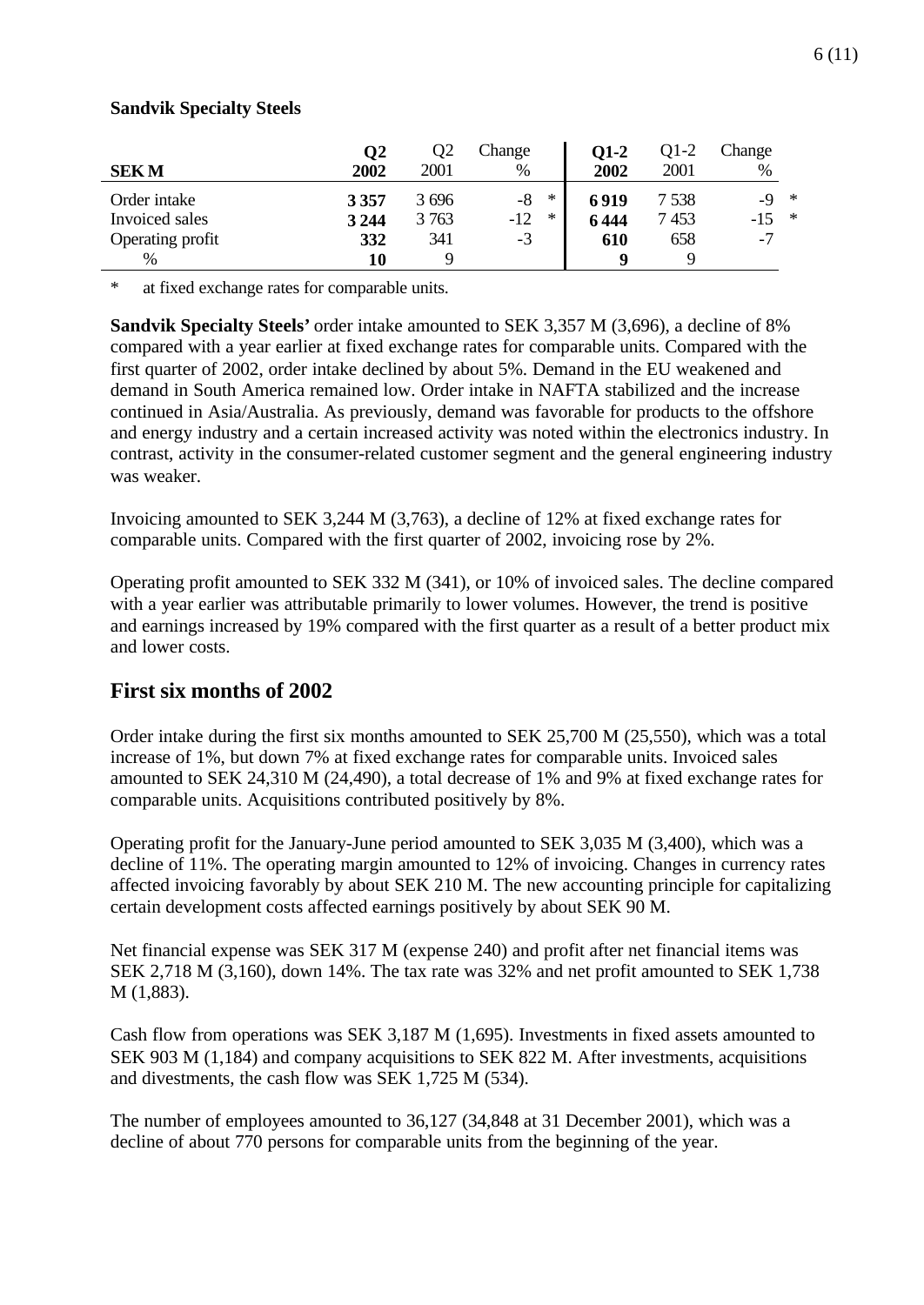## **Parent Company**

Parent Company invoicing was SEK 6,445 M (6,530), operating profit SEK 1,023 M (986) and net debt SEK 401 M (-1,086 at 31 December 2001). Parent Company investments in fixed assets amounted to SEK 171 M (255).

## **Accounting principles**

This report has been prepared in accordance with the Swedish Financial Accounting Standards Council's recommendation RR20 Interim Reports. As of 2002, an additional number of recommendations from the Swedish Financial Accounting Standards Council became effective, of which only RR15 Intangible Assets has had any effect on earnings for the year.

## **Buy-back of shares**

At 30 June 2002, Sandvik's holding of own shares (treasury stock) totaled 8,197,000 corresponding to 3.2% of the total number of shares (258,706,150) and the amount paid was SEK 1,784 M. In accordance with the decision at the Annual General Meeting in May 2002, Sandvik is authorized to repurchase 10% of the total number of shares. The authorization is valid for the period up to the date of the next Annual General Meeting.

# **Structural changes 2002**

- An agreement was reached in February with the principal owners of Walter AG to complete the acquisition. This meant that Sandvik is consolidating the Walter Group as of 25 February. At 30 June, Sandvik's ownership interest was 81% of the shares outstanding.
- In the first quarter, Sandvik's interest in the associated company Avesta Sandvik Tube AB was reduced from 25% to 17%. The company has changed name to AvestaPolarit Stainless Tube AB.
- At the end of April, a consolidation of operations in Precision Twist Drill in the US was announced. One of the major actions is that production in Rhinelander, Wisconsin, is being transferred to Crystal Lake, Illinois, which will result in a reduction of about 250 employees.
- In May, Sandvik Steel initiated negotiations with the trade unions regarding the closure of production of stainless steel spring wire at the Gusab Stainless AB subsidiary in Mjölby, which has about 110 employees. The closing is expected to be completed during 2003 and is part of the previously announced program of change intended to increase efficiency and align production capacity within Sandvik Specialty Steels.
- Sandvik Hard Materials announced a decision in May to close production of cementedcarbide seal rings and wear parts in Espergaerde, Denmark, and for the most part transfer production to the unit in Barcelona, Spain. The action affects slightly more than 100 employees and is expected to be completed within the next 12 months. The closure is part of Sandvik Tooling's ongoing program of change.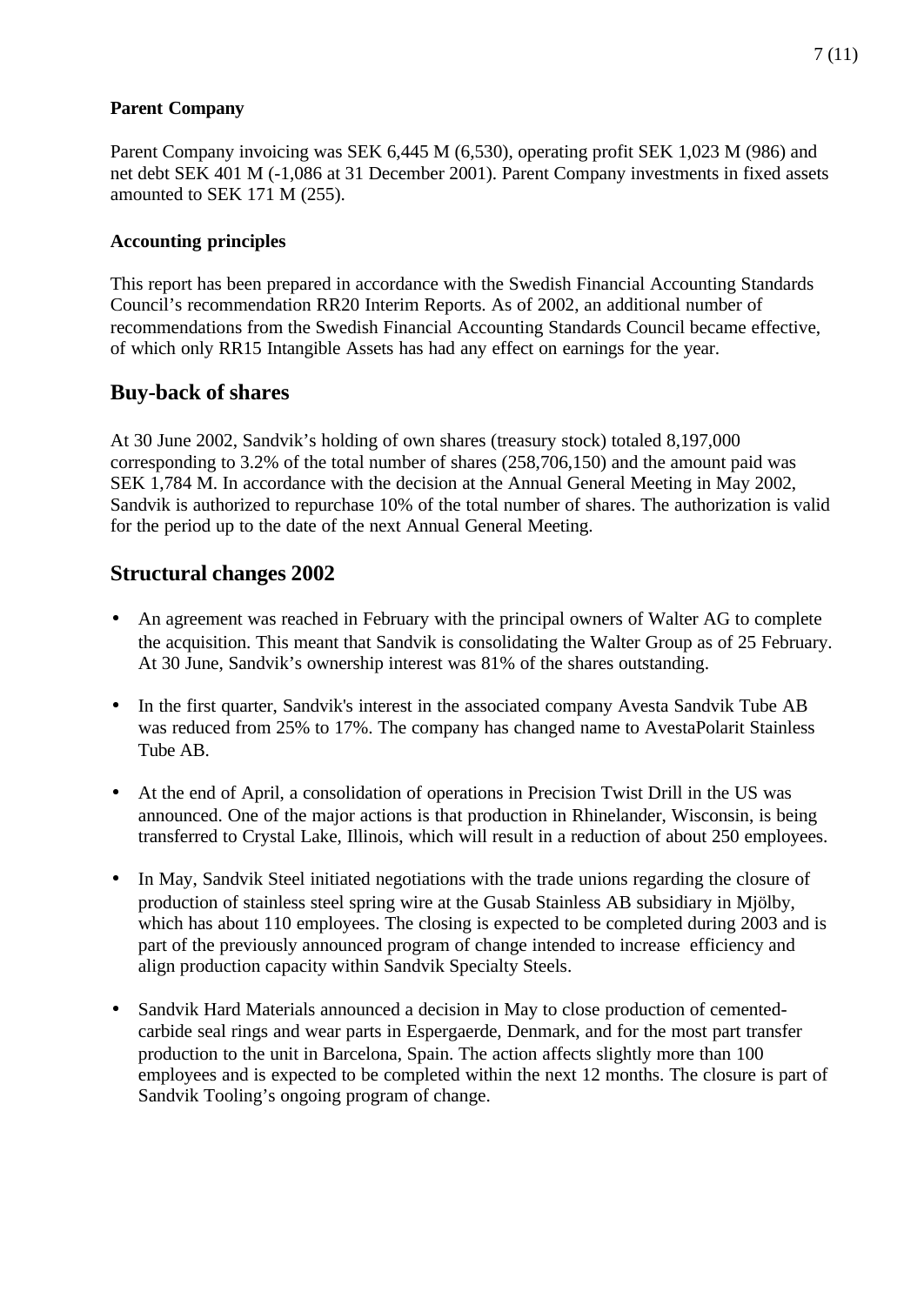• An agreement was reached in June with Milacron Inc., in the US, covering the acquisition of the North American tool company Valenite. The company, with approximately 1,300 employees, has its head office in Madison Heights, Michigan, US, and production units in South Carolina, Michigan and Texas. Sales in 2001 amounted to about SEK 2 billion. The purchase price was SEK 1,750 M and goodwill is estimated preliminarily to about SEK 1,000 M. Approval was received from the anti-trust authorities in the US and Germany in July. The acquisition will be completed during the third quarter of 2002.

Sandviken, 7 August 2002

Sandvik AB; (publ)

Lars Pettersson President and CEO

Appendices: 1. Group summary 2. Invoicing and operating profit

The interim report for the second quarter of 2002 has not been audited by the Company's auditors. The interim report for the third quarter will be published on 6 November 2002.

For additional information, please call +46 (0)26-26 10 01

A combined presentation and telephone conference will be held at Operaterrassen in Stockholm on 7 August, 14:00. For further information visit www.sandvik.com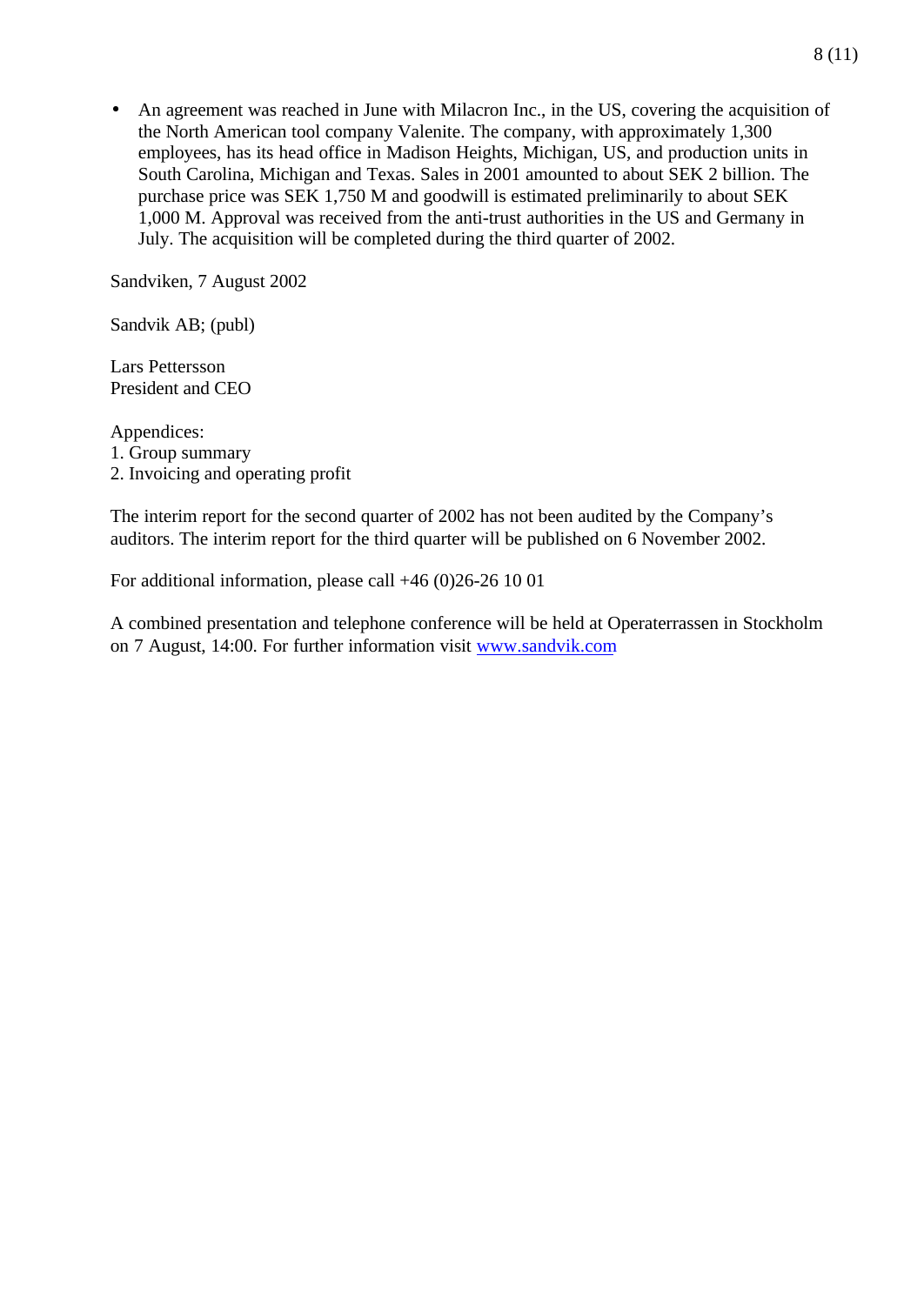# **Consolidated Financial Information, SEK M**

|                                                            | Q <sub>2</sub> | Q2      | $Q1-2$   | $Q1-2$   |
|------------------------------------------------------------|----------------|---------|----------|----------|
| <b>Income statement</b>                                    | 2002           | 2001    | 2002     | 2001     |
| Invoiced sales                                             | 12 510         | 12 440  | 24 310   | 24 490   |
| Cost of goods sold                                         | $-8451$        | $-8552$ | $-16505$ | $-16492$ |
| Gross profit                                               | 4059           | 3888    | 7805     | 7998     |
| Selling and administrative expenses                        | $-2437$        | $-2254$ | $-4755$  | $-4585$  |
| Other operating income and expenses                        | $-8$           | $+126$  | $-15$    | $-13$    |
| Operating profit                                           | 1614           | 1760    | 3 0 35   | 3 400    |
| Financial income and expenses, net                         | $-157$         | $-125$  | $-317$   | $-240$   |
| Profit after financial items                               | 1457           | 1 635   | 2718     | 3 160    |
| Income taxes                                               | $-436$         | $-593$  | $-882$   | $-1151$  |
| Minority interests                                         | $-51$          | $-60$   | $-98$    | $-126$   |
| Net profit                                                 | 970            | 982     | 1738     | 1883     |
|                                                            |                |         |          |          |
| Earnings per share before dilution, SEK                    | 3.90           | 3.80    | 6.90     | 7.30     |
| Earnings per share after full dilution, SEK                | 3.80           | 3.70    | 6.80     | 7.20     |
| Earnings per share, recent 12 months, before dilution, SEK |                |         | 14.00    | 13.50    |
| <b>Cash-flow statement</b>                                 |                |         |          |          |
|                                                            |                |         |          |          |
| Profit after financial items                               | $+1457$        | $+1635$ | $+2718$  | $+3160$  |
| Items not affecting cash flow                              | $-31$          | $-738$  | $-77$    | $-541$   |
| Reversal of depreciation                                   | $+675$         | $+611$  | $+1310$  | $+1192$  |
| Taxes paid                                                 | $-602$         | $-421$  | $-1017$  | $-955$   |
| Change in inventories                                      | $-51$          | $+152$  | $-101$   | $-815$   |
| Change in operating receivables and liabilities            | $+450$         | $-513$  | $+354$   | $-346$   |
| Cash flow from operations                                  | $+1898$        | $+726$  | $+3187$  | $+1695$  |
| Investments, acquisitions and divestments                  | $-438$         | $-573$  | $-1462$  | $-1161$  |
| Change in short-term loans                                 | $+1486$        | $+2657$ | $-56$    | $+2133$  |
| Change in long-term loans                                  | $-237$         | $+77$   | $+973$   | $+6$     |
| Own shares acquired                                        |                | $-410$  | $-124$   | $-410$   |
| Dividends paid                                             | $-2545$        | $-2554$ | $-2545$  | $-2554$  |
| Net cash flow                                              | $+164$         | $-77$   | $-27$    | $-291$   |
| Liquid funds at beginning of period                        | 2018           | 1946    | 2258     | 2097     |
| Exchange-rate differences in liquid funds                  | $-69$          | 47      | $-118$   | 110      |
| Liquid funds at end of period                              | 2 1 1 3        | 1916    | 2 1 1 3  | 1916     |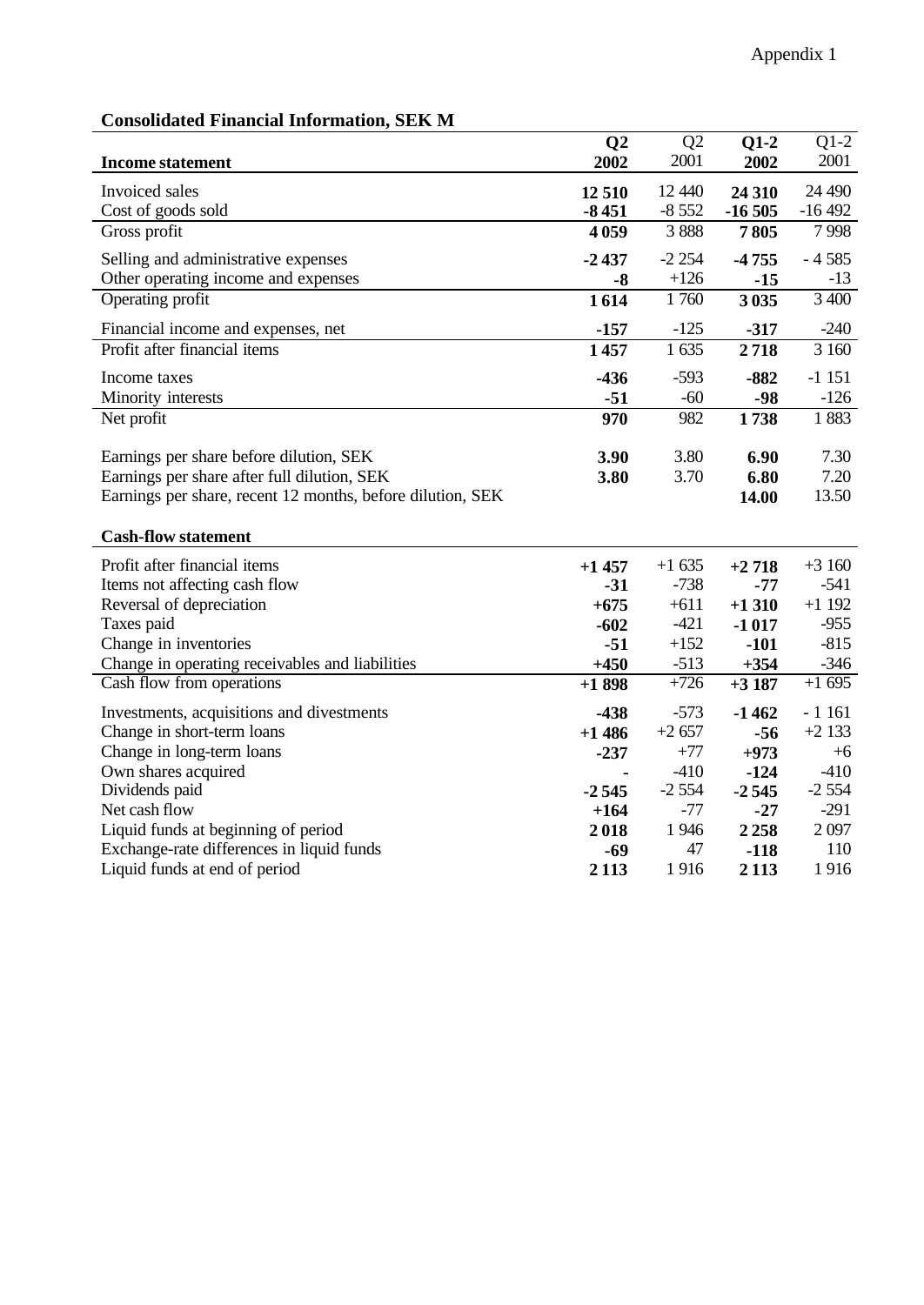| <b>Balance sheet</b>                                        | 30 June<br>2002 | 31 Dec.<br>2001 |
|-------------------------------------------------------------|-----------------|-----------------|
| Fixed assets                                                | 21 624          | 22 5 05         |
| Inventories                                                 | 12 9 85         | 12 9 53         |
| Current receivables                                         | 12728           | 11 833          |
| Liquid assets                                               | 2 1 1 3         | 2 2 5 8         |
| Total assets                                                | 49 450          | 49 549          |
| Shareholders' equity                                        | 21 806          | 23 972          |
| Minority interests                                          | 1015            | 967             |
| Interest-bearing provisions and liabilities                 | 13802           | 12 222          |
| Non-interest-bearing provisions and liabilities             | 12827           | 12 3 88         |
| Total provisions, liabilities and shareholders' equity      | 49 450          | 49 549          |
|                                                             |                 |                 |
|                                                             | $Q1-2$          | $Q1-2$          |
| Change in shareholders' equity                              | 2002            | 2001            |
| Opening equity as shown in approved balance sheet           | 23 972          | 22 472          |
| Effect of change in accounting principles                   | $\bf{0}$        | 547             |
| Opening equity in accordance with new accounting principles | 23 972          | 23 019          |
| Translation differences due to changed currency rates       | $-1402$         | 1 3 4 8         |
| Dividend paid                                               | $-2380$         | $-2328$         |
| Own shares acquired                                         | $-124$          | $-520$          |
| Loan conversion                                             | $+2$            |                 |
| Net profit of the period                                    | 1738            | 1883            |
| Closing balance                                             | 21 806          | 23 402          |